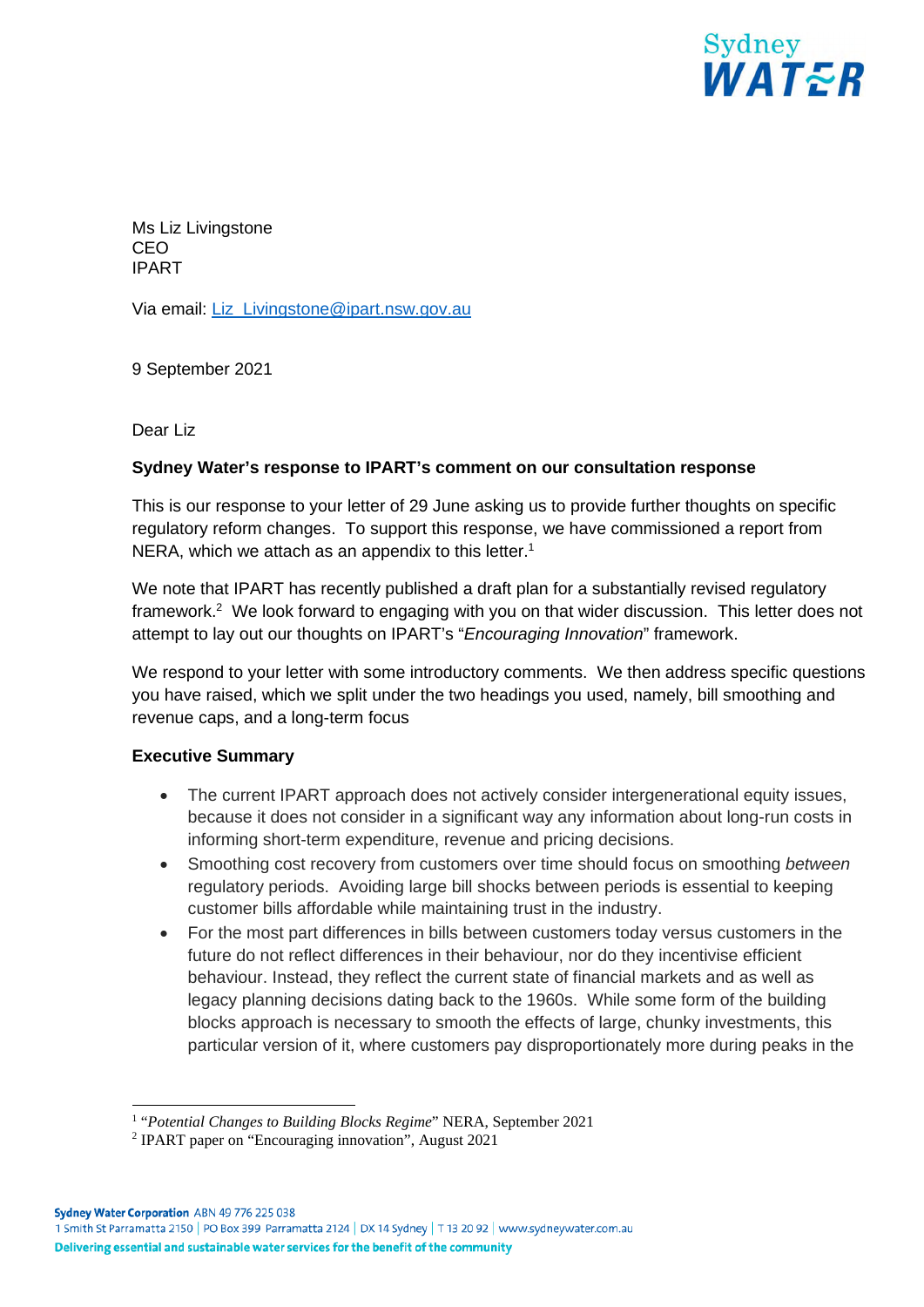

investment cycle and periods of high financing costs, is not inherently superior to any number of alternative variations on it.

- There are alternative revenue recovery models (accelerated depreciation, annuitising large investments, holding an escrow account) which allow for more considered intergenerational choices in the context of investment requirements and financing costs that do not reflect customers' usage of the network. These alternatives would not require IPART to change its current approach to setting the cost of capital or fundamentally discard the principles of the building blocks model, while allowing a smooth customer bill trajectory over time.
- While these approaches rely on forecasts of future investment and financing costs, the existing model relies on the absence of such forecasts, implicitly assuming that existing conditions will persist indefinitely. This is in itself a forecast which may not be a good forecast where better information exists, even if imprecise. Adjustments over time can correct for new information. Where better information *does not* exist, our proposals do not *require* any action to be taken, instead defaulting to the status quo.
- We together need to change from a culture of false precision to a shared strategic focus on managing uncertainty for customers as best we can, in a volatile world, with fastchanging stakeholder and customer requirements. Our proposed reforms meet these objectives better than the status quo.
- A key purpose of the regulatory process should therefore be to require and facilitate the scrutiny of information about long-term costs *and* options for the recovery of those costs from customers over time. This information can be then be used by IPART to inform short-run decision-making, and to hold the utility to account for the management of the short *and* long-term cost exposures its customers face.

### **Introduction**

We are pleased that IPART considers that Sydney Water raised "*interesting questions*" and you want to hear more about specific improvements we suggest and why they are in the in the longterm interest of customers. IPART requests that we suggest and justify specific improvements that should be made to the regulatory framework".

We expand here on our proposed improvements, the most important elements of which we covered in our consultation response in June. As our June consultation response clarifies, it is critical that IPART and Sydney Water align in identifying the strategic context of reform. If we do not define well the problem we are trying to solve, the solution is unlikely to be effective. If the focus on detailed regulatory design is at the expense of developing a strategic vision on which government, regulators and SOCs are aligned, we do not believe we will see the cultural change in regulation that we believe we need. Without this alignment, economic regulation is unlikely to have a more strategic impact than it does at present.

We restate the following points on the strategic context: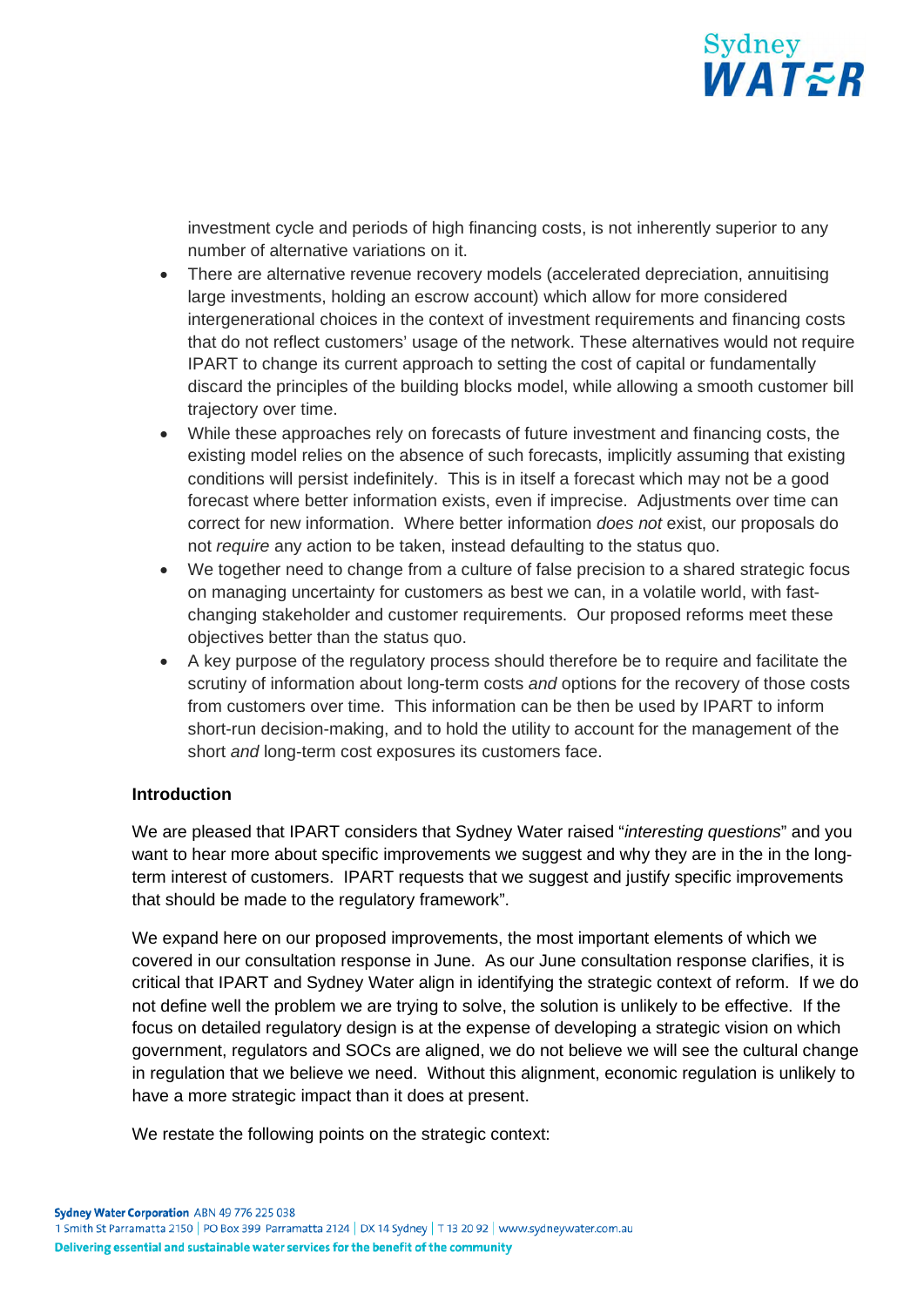

- Decentralised systems of rule-making such as in NSW water sector need to be coherent. Different sets of regulations (environmental, health, government legislation, operating licences) should, for system-wide policy effectiveness, be mutually supportive of (i.e. complementary to) one another.
- IPART's reform should confront this policy co-ordination issue. IPART, EPA, DPIE, NSW Health, Treasury, customers and the SOCs are the main players in the ecosystem. It is the operation of the system a whole that collectively produces outcomes from which customers benefit.
- Resilience, carbon reduction, climate change, sustainability, innovation, and the challenge of customer engagement all now have as much focus as the traditional IPART focus of cost efficiency. Cost efficiency must be combined with a more holistic focus on the outcomes the system is producing for customers in the long-term.
- IPART's reforms must have regard to this wider context if they are to be effective. Stakeholders and customers must understand how any reforms will improve the performance of the ecosystem and the SOCs as the delivery agents in that ecosystem, and how they will address the challenges we identify above.

## **Summary of Changes to the Regulatory Framework**

We said in June that the strategic direction of a reformed framework should start with a focus on development of three key features:

- 1. the subject of the review is the company's long-term plan
- 2. prices are set based on a long-term price trajectory considering customer insight
- 3. the long-term plan and the price review focus on efficiency and innovation.

The long-term plan needs to be developed and consulted on at least two years before delivery of our regulatory review if it is to be an input to our plan submitted to IPART for the next regulatory cycle. It aligns with the new operating licence requirement on Sydney Water to produce a longterm capital and operational plan. We think this requires at least a 5-year regulatory cycle to allow for strategic development and engagement of the long-term plan, both as an input to government planning and as an input to Sydney Water's planning for its next regulatory submission.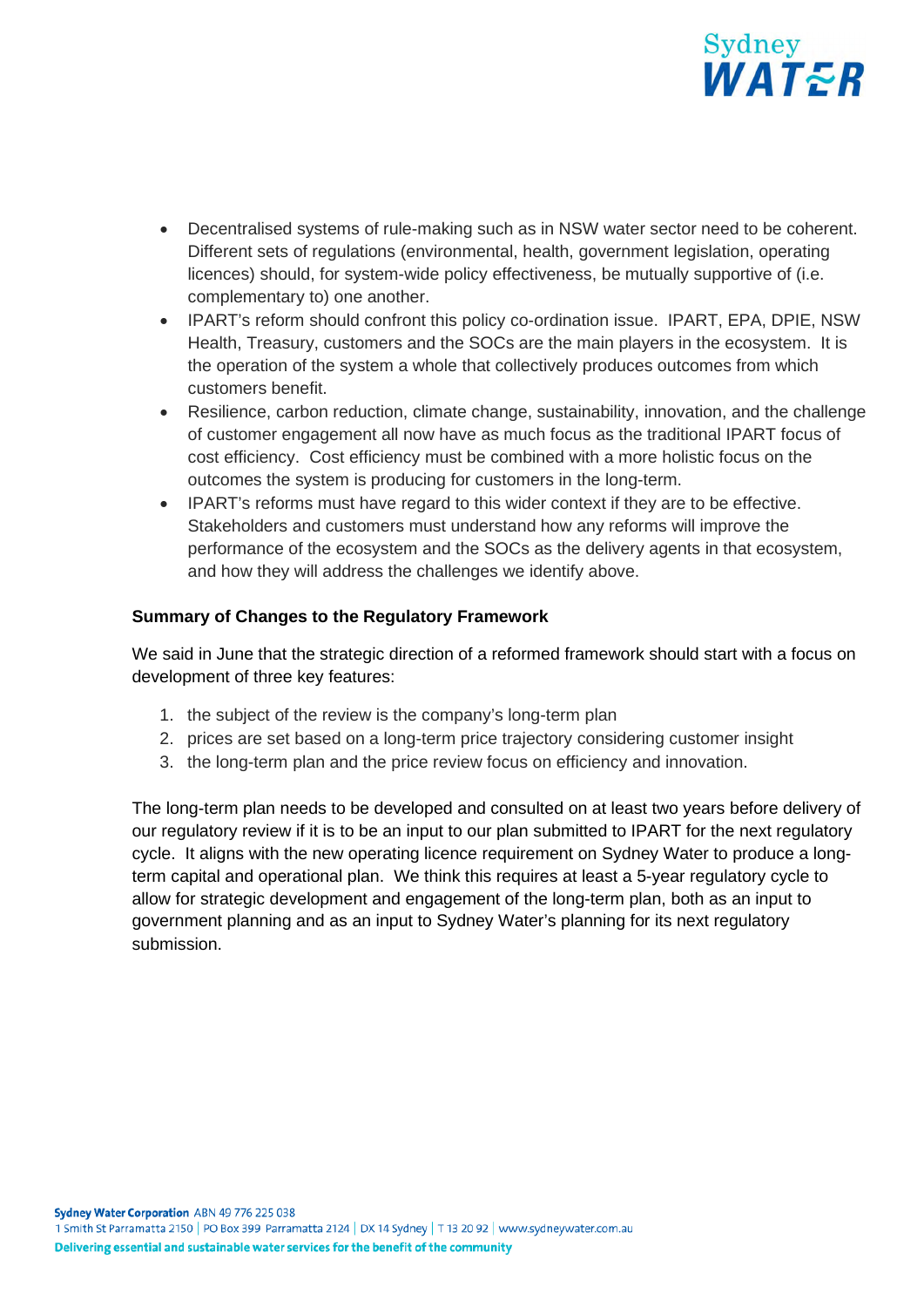



Figure 1: Projected increase in average residential customer bills in urban water.

**Source:** Infrastructure Australia, Reforming Urban Water – A national pathway for change, 2017, p 30.

We do not think an exhaustive list of the changes that we propose is helpful here. Our detailed thinking on issues such as performance incentives, risk and reward between shareholder and customers, revenue caps, innovation, and customer engagement has been laid out in multiple Sydney Water submissions over the last year, starting with our October 2020 submission. We would be happy to review with you any of these issues.

We set out in the rest of this letter how what we propose will address major gaps in the framework which mean the current approach is failing to protect the long-term interest of customers. We also explain how addressing those gaps is consistent with an evolution of the current building blocks approach. Protection of the operation of the building block model, as traditionally interpreted by IPART, should not be confused with the protection of long-term customer interests.

# **Bill Smoothing and Revenue Caps**

IPART state that: *"Our view is that price smoothing is a consideration when expenditure levels are cyclical and forecastable. Does Sydney Water's long-term forecasts suggest that expenditure will be cyclical or permanently higher? If there is a step-change in capital*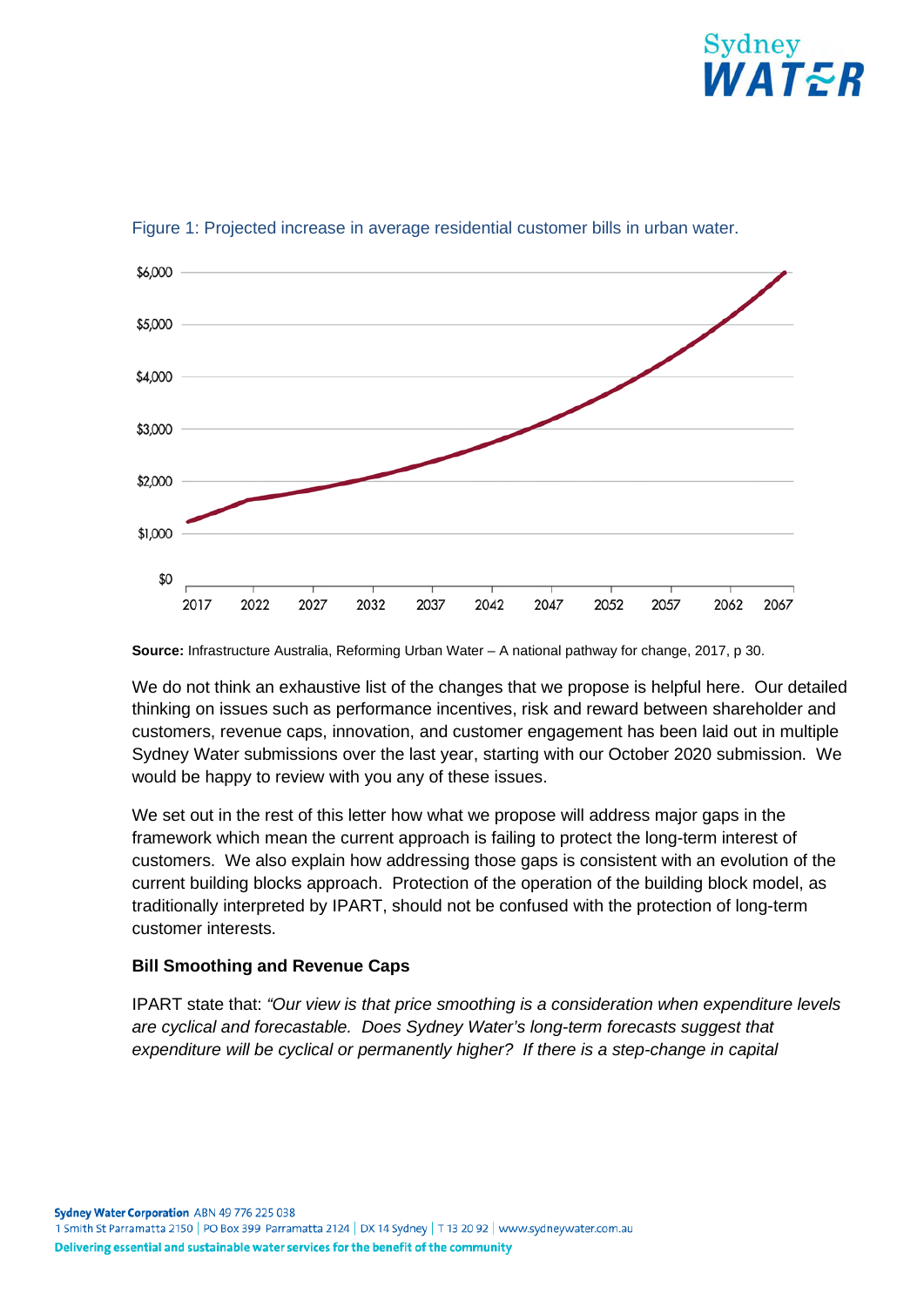

## *expenditure, or if growth in expenditure is expected to be sustained, why would a standard building block approach fail to sufficiently smooth the bill impacts of new investments?"<sup>3</sup>*

We want our customers to pay *on average over time*, through their bills, an amount that reflects the long-run costs of maintaining the system. $4$  By implication, we must have regard to intergenerational equity issues. Today's customers do not want to be contributing too much relative to the costs that future customers will have to pay, or relative to the costs that past customers have already paid. In that sense, bill smoothing should *always* be a consideration.

We disagree with IPART that smoothing is only a consideration (only?) when expenditure levels are cyclical and forecastable. It should be an objective of the regulatory process to ensure that short-term decisions are taken in the light of the long-term outlook. While forecasts will always be uncertain, the regulatory process is failing if it does not encourage or *require* SOCs to make use of the best information available and to subject their future scenarios to scrutiny as an input to short-term regulatory decision-making.

Future costs are always "forecastable" to a degree. In fact, the *absence* of a forecast implies the continuation of existing conditions, which is in itself a forecast. In some circumstances, this may be the best forecast that exists, but this is far from guaranteed and certainly not without conducting due diligence. Whether forecasts are reliable is of course another question, but forecasts can change over time for a whole range of reasons, such as changes in technology, regulatory standards, or government policy requirements. The SOCs have limited control over a significant portion of their costs and can face step-changes in their costs. But none of this absolves them from doing their best to forecast the charges their customers are likely to face. In fact, it makes that forecasting even more imperative.

The regulatory process needs capture this information and use it to inform decisions so that the intergenerational equity choices can be considered, and so that more informed choices can be made over time. It should be facilitating and encouraging the production of higher quality forecasts, which are then improved and challenged through public scrutiny.

This does not happen in the current IPART process, which is blind to intergenerational equity transfers. IPART does not consider in a significant way any information about long-run costs in informing its short-term decisions.

Given this, it is hard to understand why IPART think its current approach "*smooths the bill impacts of new investments*". Of course, new capital expenditure is recovered over its asset life but new capital expenditure is but one dimension of the customer bill. All the other variables, in particularly the regulated cost of capital, may be volatile and very different between periods and this is what determines the average customer bill over time. In other words, while IPART's

 $3$  IPART letter to Sydney Water, 29 June 2021 p.2

 $4$  We think that is what our shareholder and customers want too.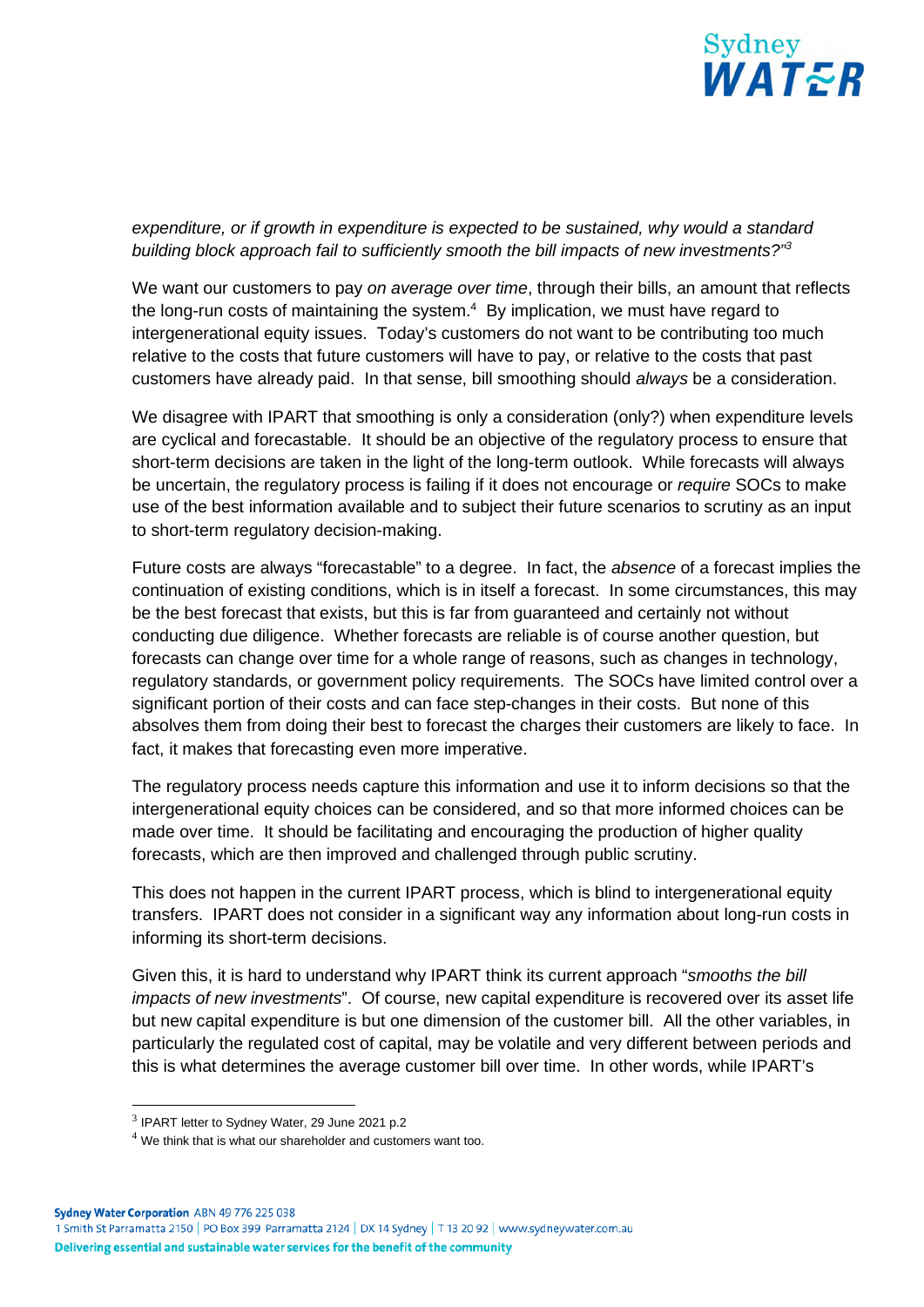

approach may smooth the bill *impact* of new investments (relative to an identical world absent the new investments), it does not smooth the overall bill itself.

When IPART discusses smoothing of bills, it tends to be referring to smoothing within periods.<sup>5</sup> It often appears concerned with the stability of the customer bill within periods. By extension IPART should be much more interested than it appears to be in smoothing customer bills *between* periods.

We do not mean that average customer bills necessarily need to be the same from one period to the next. The objective is rather to avoid large bill shocks for the average customer. It is significant, largely unavoidable increases in customer bills which can damage trust in the industry as well as making affordability a challenge for customers.

This is a much more meaningful perspective for consideration of bill smoothing from a customer perspective for two reasons:

- Individual customer bills should fluctuate in response to changes in customer consumption.<sup>6</sup> Furthermore, even with IPART's focus on short-term price smoothing, prices, and therefore average customer bills, may vary within period because of drought conditions and/or the operation of SDP.<sup>7</sup> These short-term variations in individual customer bills have positive efficiency properties, because they signal the costs that customers' consumption imposes on the system: We want customers to conserve water, and even more so during periods of drought. Indeed, while not an option under the current determination, more extensive use of different customer pricing approaches should be considered as part of the suite of demand management options to help conserve water and keep the system in balance.
- The focus on price or bill smoothing within periods ignores the fact that the most important source of volatility in average *and* individual customer bills is the cost of capital.<sup>8</sup> Volatility in WACC allowances reflects volatility in underlying financing costs and so it is appropriate we face the same cost as competitors. However, there is nothing objectively efficient about the current approach to setting depreciation and return on capital discretely for each regulatory period. The exact nature of the repayment profile of the asset base is ultimately arbitrary and its impact on customers is compounded by

<sup>&</sup>lt;sup>5</sup> Within a regulatory period, IPART typically turns the utility's revenue requirement over the cycle into a smoothed price path, with prices increasing each by CPI.

 $^6$  They may in principle also fluctuate in response to the supply and demand conditions for water, depending on the regulatory settings. But this does not necessarily mean that *average* customer bills increase, as the utility's level of allowed revenue is regulated. So even if some customers pay more due to higher tariffs, the customer base as a whole will not pay more than the utility's total regulated revenue. More generally, there is no contradiction between considering pricing as a tool for demand management and targeting the smoothing of average customer bills over the short and the long-term.

 $^7$  IPART introduced in 2020 higher usage prices to apply when dam levels fall below 60%. Usage prices and service charges are also increased within periods to recover the cost of the operation of SDP.

 $8$  The WACC is conventionally set for the regulatory cycle and reset between periods.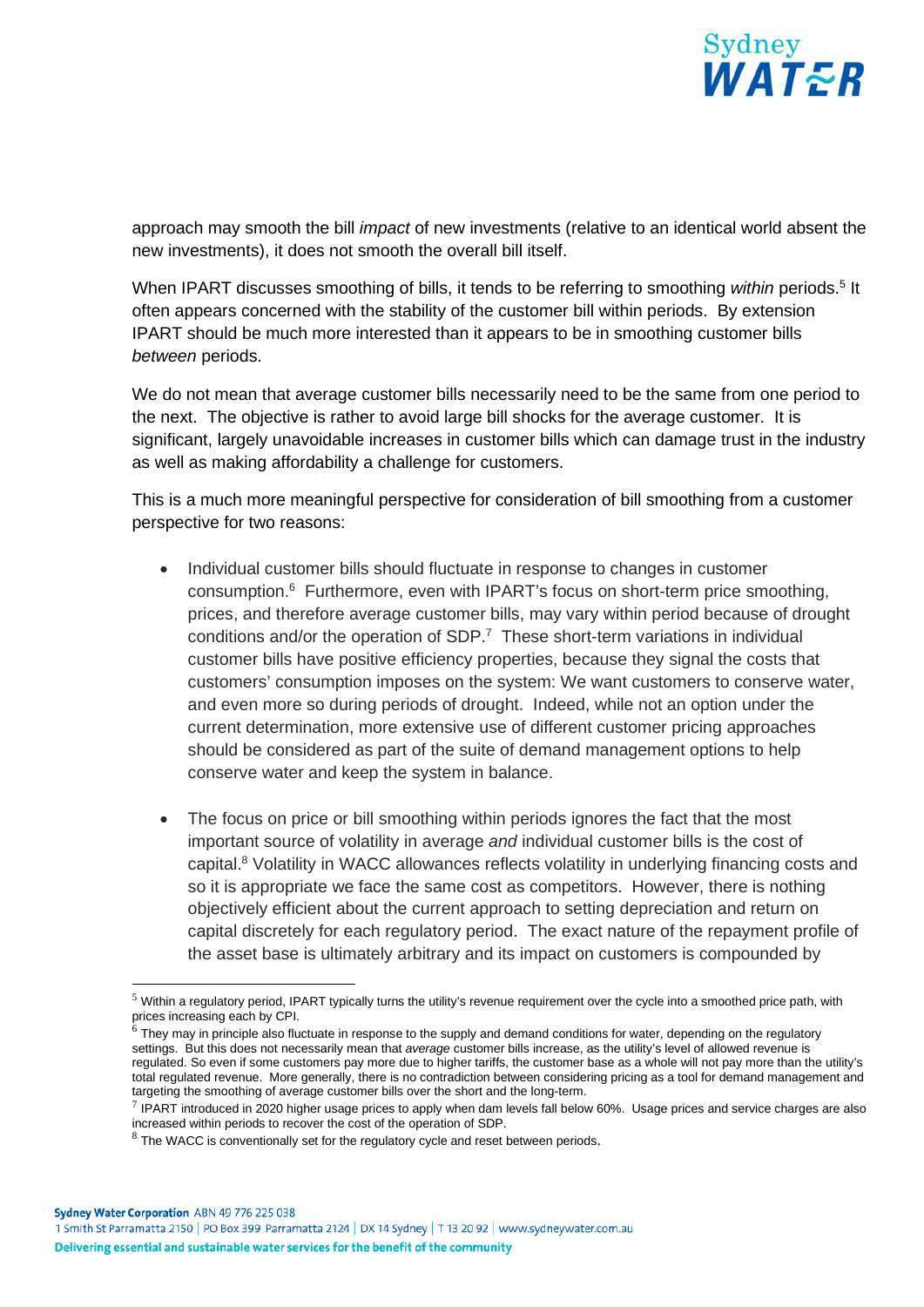

movements in IPART's regulated cost of capital between periods.<sup>9</sup> If we are interested in smoothing customer bills, we should therefore explore how customer bills could be varied to smooth fluctuations in WACC, and other sources of medium-term bill volatility (such as periods of high investment) through adjustments to depreciation profiles in the regulatory asset base.

This does not require IPART necessarily to change its current approach to setting the cost of capital, nor does it mean that end-user water prices would less efficient than they are now. We want to send appropriate signals to customers that reflect the costs they impose on our physical network (like volume-based charges or SDP-related surcharges), but the costs they impose on us are not closely related to movements in financial markets in the short term. A large share of these costs are sunk, meaning we must pay for them irrespective of customers' usage of them. We could, however, make choices about the rate of cost recovery which take into account likely future costs for which customers will be required to pay.

In conclusion, variations in customer bills are necessary and efficient where they signal better usage of the network. Where bill volatility is instead due to volatile financing conditions, mediumterm changes in investment levels, or front-loaded capital recovery charges, there is nothing inherently efficient or superior about the existing building blocks regime.

On revenue caps, IPART states that*: "The immediate goals of bill smoothing and a revenue cap would typically work in opposite directions. That is, a revenue cap seeks to match revenues to costs in each year, while bill smoothing seeks to apportion movements in costs to revenues over several years".<sup>10</sup>*

We disagree. We see no contradiction between revenue caps and a desire to promote smoothing of customer bills. The price caps that we employ now either defer revenue recovery to the end of the regulatory cycle or lead to customers over or under-paying relative to the revenue requirement that the regulator has determined to be allowable for the utility. While they may avoid year-on-year true-ups through adjustments to the service charge, they are not inherently superior to revenue caps in promoting stability over time in average customer bills.

They also require utilities like Sydney Water, businesses with cost structures which are largely fixed, to bear risks to their revenue over which they have virtually no control (including the risk that government introduces restrictions and requires customers to use less water). This is particularly relevant to consider at time when IPART is keen that SOCs accept significantly more risk to their revenue contingent on their performance. It would be sensible to focus the limited risk bearing capacity of the SOCs on management of risks over which they have some measure of control, rather than they those that they do not control and against which good performance is

 $9$  We expand on this point later in this letter and it is also explored extensively in the attached NERA report.

<sup>&</sup>lt;sup>10</sup> IPART letter to Sydney Water, 29 June 2021 p.3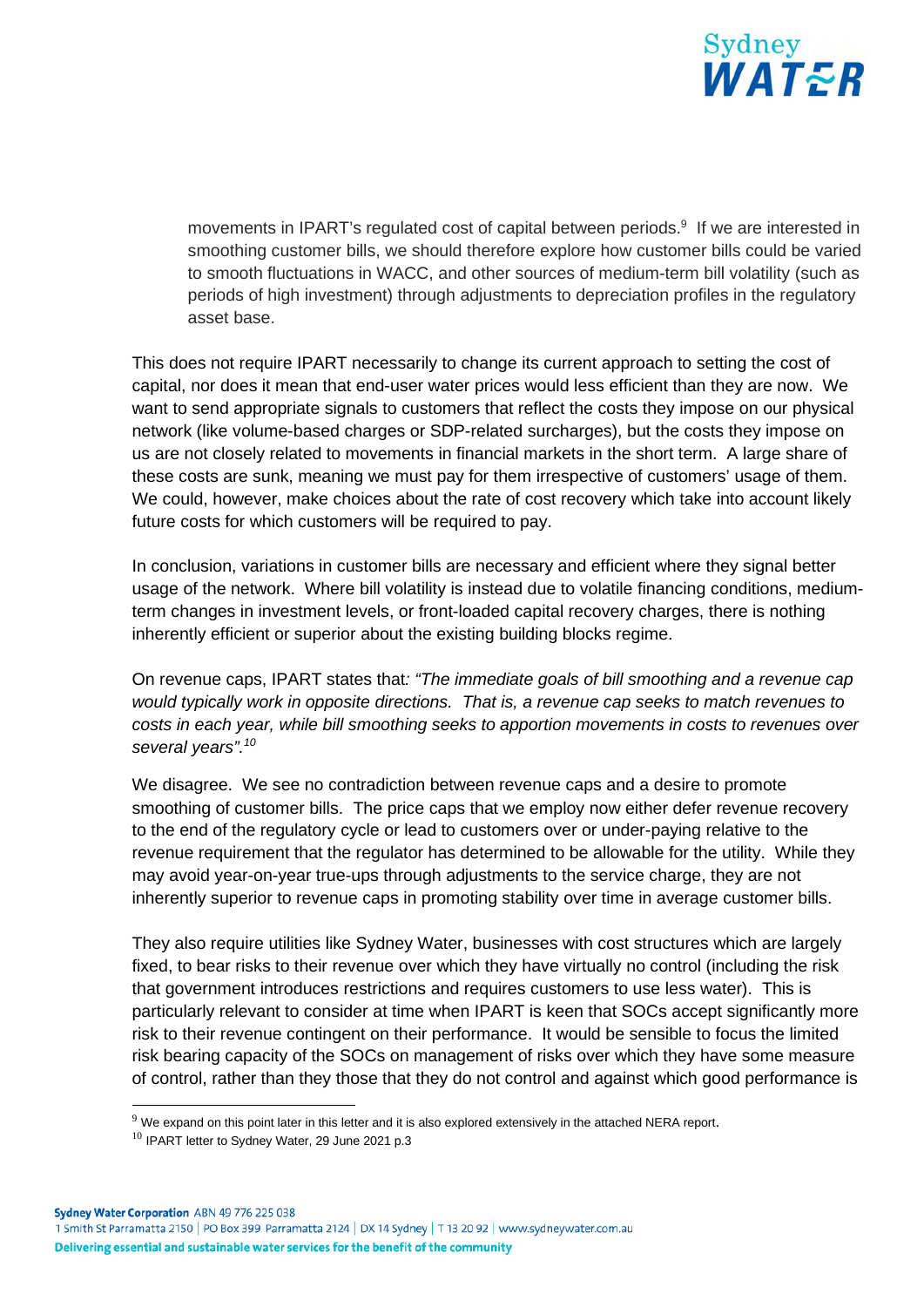

not clearly aligned with customers' best interests. Bill smoothing, as we have set out, it is a more useful concept to consider as a short-to-long term objective, rather than as a within-period issue.

## **A Long Term Focus**

We propose shifting the regulatory process to a long-term focus to recognise that the long-term outlook should be fundamental to informing the short-term plan. It is in the long-term interest of customers to consider the extent to which customers may face future liabilities which are not transparent in the regulatory process, and to consider what the long-term customer bill trajectory might be when setting short-term prices. Our regulatory ecosystem does not at present meet this basic customer requirement.<sup>11</sup>

We propose that a public review of the utility's long-term plan takes place at least two years before the delivery of the regulatory submission.<sup>12</sup>This is an opportunity to consult on the longterm outlook for customer with IPART and other stakeholders, particularly government and customers. This will provide a set of scenarios, with feedback, for the utility to factor into its plan for the shorter period of five years to be covered by its regulatory submission.

The utility can then propose a 5-year revenue requirement that has regard to the long-term outlook, including where appropriate adjustments to the anticipated long-term depreciation and return on capital profile to seek to smooth customer bills over time. In this way, the utility can seek to target a long-term customer price trajectory, and so make decisions that seek to have regard to intergenerational equity.

We recognise that future movements in financial markets will be difficult to predict, as indeed will future investment requirements. A new drought may accelerate the need for water security investment, for example, or the EPA may introduce new environmental standards earlier than we think. However, if we are serious about protecting the long-term interest of customers, the responsible course of action is to seek to estimate these long-run costs as best we can and to take them into account in our proposed short-term prices. The alternative is to implicitly assume that existing conditions will continue in perpetuity, which is probably less likely than what a rigorous forecast would predict.

IPART asks "*why would a standard building block approach fail to sufficiently smooth the bill impacts of new investments?*" <sup>13</sup> There are two points to make:

 $11$  For the avoidance of doubt, in response to IPART's question as to whether customer insight should only inform the long-term price trajectory and not other matters, that is not what we are saying. Please refer to our recent response on customer engagement for our vision for customer engagement.

 $12$  Sydney Water is now required to produce a 25-year long-term capital and operational plan for DPIE which can serve this purpose. OL condition XXXX

<sup>&</sup>lt;sup>13</sup> IPART letter to Sydney Water 29 June page 3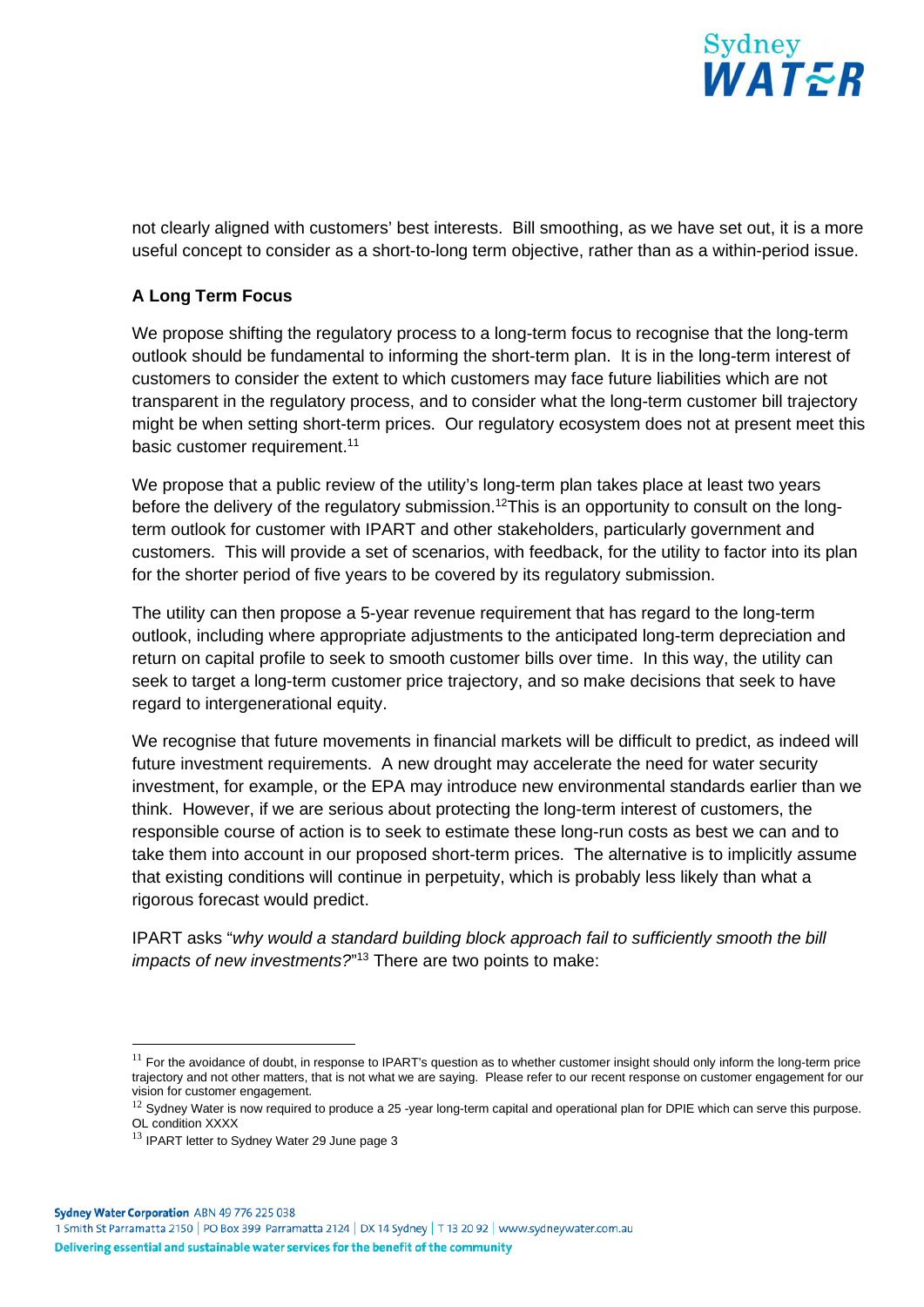

- Firstly, current practice is that the next period expenditure and customer bills are looked at discretely at each regulatory reset. If at the next reset, the cost of capital increases and/or we need to invest at a much higher level, customer bills will jump sharply (perhaps by 20% to 40% in real terms). IPART's standard approach does not consider *any* smoothing *across* periods.
- Secondly, the utility's view of forward investment requirements will evolve over time in response to changing requirements and revised cost estimates, as will expectations of future financing costs. The consideration of short-term customer bills relative to likely long-term bills should be continuous, with the regulatory review being an important part of the process of gathering feedback and insight. This should come into focus at each regulatory reset, when IPART will have a role in reviewing the intergenerational choices proposed by the utility and assessing to what extent those choices are in the long-term customer interest. The current "standard approach" does not require long-term estimates of customer bills to be provided. Intergenerational choices are not considered. So, the standard approach can hardly be described as providing "sufficient smoothing" if it does not require the data to be provided to even allow consideration of intergenerational cost recovery issues.

IPART then asks, "*what price smoothing model does Sydney Water envisage and why?"<sup>14</sup>* While different options have different pros and cons, all of them can achieve the objective of reducing bill shock for future customers. The one that will be most appropriate will be the one best suited to our circumstances and the profile of future costs to which our customers are exposed. We will use whatever model is most appropriate in the light of the results of our long-term business planning, which will include our planning for the long-term recovery of costs necessary to deliver the customer outcomes that we target.

The current approach *by default* makes intergenerational choices without any reflection on the extent to which the intertemporal outcomes are appropriate or fair, or the extent to which they reflect what customers and stakeholder want. For the most part differences in bills between customers today versus customers in the future do not reflect differences in their behaviour, nor do they incentivise efficient behaviour. Instead, they reflect the current state of financial markets and as well as legacy planning decisions dating back to the 1960s.

Models that more explicitly consider intergenerational transfers are at least as good as the current standard approach employed by IPART, in part because they all allow for the *option* of defaulting to IPART's current approach if the longer term focus suggests that it is appropriate.

Sydney Water Corporation ABN 49 776 225 038

1 Smith St Parramatta 2150 | PO Box 399 Parramatta 2124 | DX 14 Sydney | T 13 20 92 | www.sydneywater.com.au Delivering essential and sustainable water services for the benefit of the community

<sup>&</sup>lt;sup>14</sup> IPART letter to Sydney Water 29 June page 3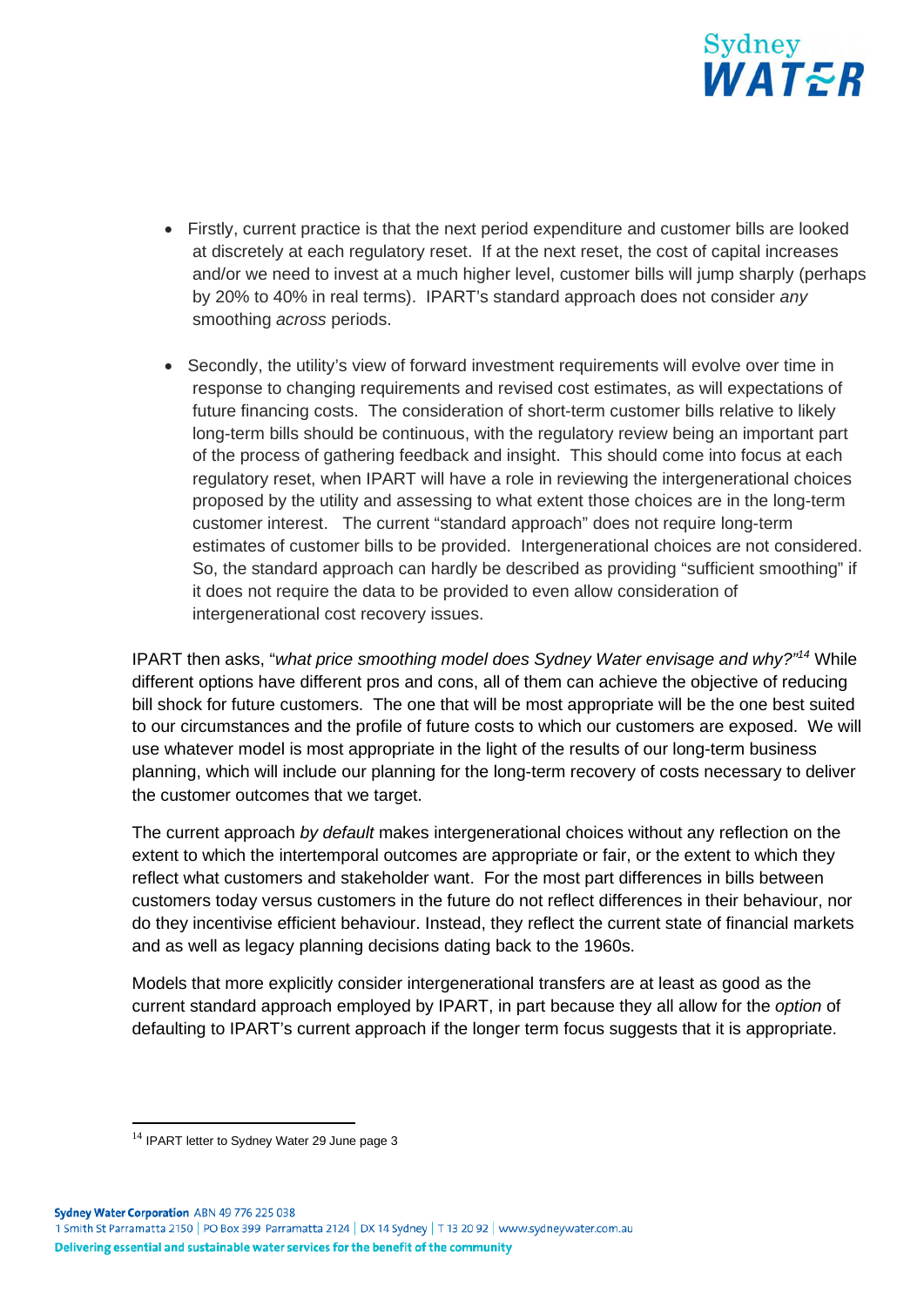

There is no uniquely efficient way to recover sunk costs because the costs are already incurred irrespective of customers' usage of the network. To illustrate the arbitrary judgements in the current approach, we ask IPART to consider following points:

- IPART sets short-term prices without regard to the expected long-term profile of the regulatory asset base or to future financing costs. This is by default making a choice about intergenerational equity in that it leaves those costs unexplored and leaves customers exposed in an unplanned way to whatever higher (or lower) future costs may need to be recovered from them in future.
- While the current approach seeks to recover repayment of the asset over the life of the asset, this is a construct. Many assets will last less time than their asset life in the RAB and many will last longer. The attempt to match the cost recovery profile with the asset life is an attempt to pass on the costs to customers in a way that matches use with payment of the asset. However, the average *actual* asset life of different asset classes is no doubt different to their regulatory asset life. There is no attempt to reconcile any differences between actual and regulatory asset lives over time. This itself is a recognition that while the RAB is designed to help achieve some broad intertemporal cost reflectivity, there are limits to the benefits and justification of trying to target the recovery of cost to those customers who "consume" the asset. By implication, there may be other equally reasonable profiles for recovering costs from customers over time.
- The previous point is reinforced if we recognise the arbitrariness of the straight line depreciation approach used by IPART. This approach, which is used by many regulators, has an inherent feature that customers in the early years pay a greater share of the total costs borne by customers, because they pay for the same amount of the principal value plus a larger share of the financing costs. If Sydney Water is entering into a period of higher investment, and this coincides with a high market cost of capital, customers at the time these costs begin to materialise will pay a disproportionately high share of the costs relative to customers further in the future.

Against this background, it is appropriate to consider other models as means through which more active, self-aware intergenerational choices can be made. There should be no presumption that the current approach is necessarily superior to alternatives. In the attached report, NERA sets out how alternative models can be applied and what the basis for them might be. The report explains these models with examples of how they might, in combination with assumptions about future financing costs, be used to set smoother long-run customer bill trajectories.

 *Accelerated depreciation* has been widely used by regulators, including by Ofgem from 2000-2010, to avoid a "cliff edge" in customer bills for electricity distribution to adjust for